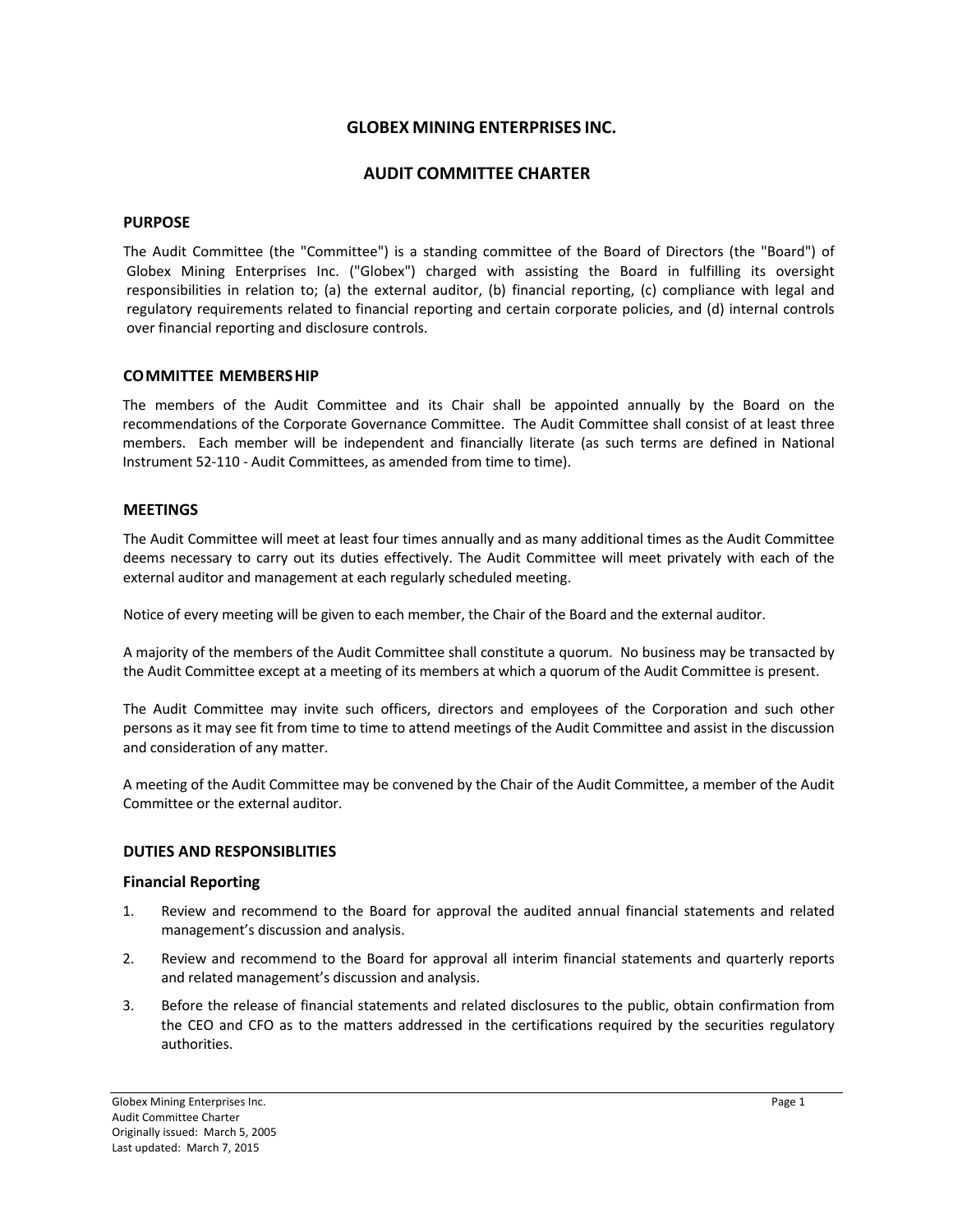- 4. Review and recommend to the Board for approval all press releases containing financial information, if applicable.
- 5. Review and recommend to the Board for approval all other financial statements that require approval by the Board before they are released to the public, including financial statements for use in prospectuses or other offering or public disclosure documents and financial statements required by regulatory authorities.
- 6. Review status of significant accounting estimates and judgments and special issues (e.g., major transactions, changes in the selection or application of accounting policies, as well as effect of regulatory and financial initiatives).
- 7. Review management's assessment and management of financial risks (e.g., hedging, insurance, debt).
- 8. Review any litigation, claim or other contingency that could have a material effect on the financial statements.
- 9. Discuss with the external auditor the quality, not just the acceptability, of the Corporation's accounting principles as applied in its financial reporting.
- 10. Discuss with the external auditor any (i) difference of opinion with management on material auditing or accounting issues and (ii) any audit problems or difficulties experienced by the external auditor in performing the audit.
- 11. Discuss with management and the external auditor any significant financial reporting issues considered and the method of resolution.
- 12. Review procedures for the receipt, retention and treatment of complaints regarding accounting, internal controls, or auditing matters and for confidential anonymous submission by Globex employees regarding questionable accounting or auditing matters.

## **External Auditors**

- 1. Recommend to the Board the external auditors to be nominated for appointment or re‐appointment by the shareholders.
- 2. Communicate to the external auditors that they are ultimately accountable to the Board and the Committee as representatives of the shareholders.
- 3. Evaluate the external auditor's qualifications, performance and independence.
- 4. Obtain and review an annual report prepared by the external auditors describing: the firms' internal quality‐control procedures; any material issues raised by the most recent internal quality‐control review, or peer review, of the firm, or by any inquiry or investigation by governmental or professional authorities, within the preceding five years, respecting one or more independent audits carried out by the firm, and any steps taken to deal with any such issues.
- 5. Review the Corporation's policies for hiring employees and former employees of the external auditor.
- 6. Review and approve the external auditor's plans for the annual audit and interim reviews including the auditor's fees.
- 7. Review and pre-approve all non-audit service engagement fees and terms in accordance with applicable law.
- 8. Consider any matter required to be communicated to the Audit Committee by the external auditor under applicable generally accepted auditing standards, applicable law and listing standards, including the auditor's report to the Audit Committee (and management's response thereto).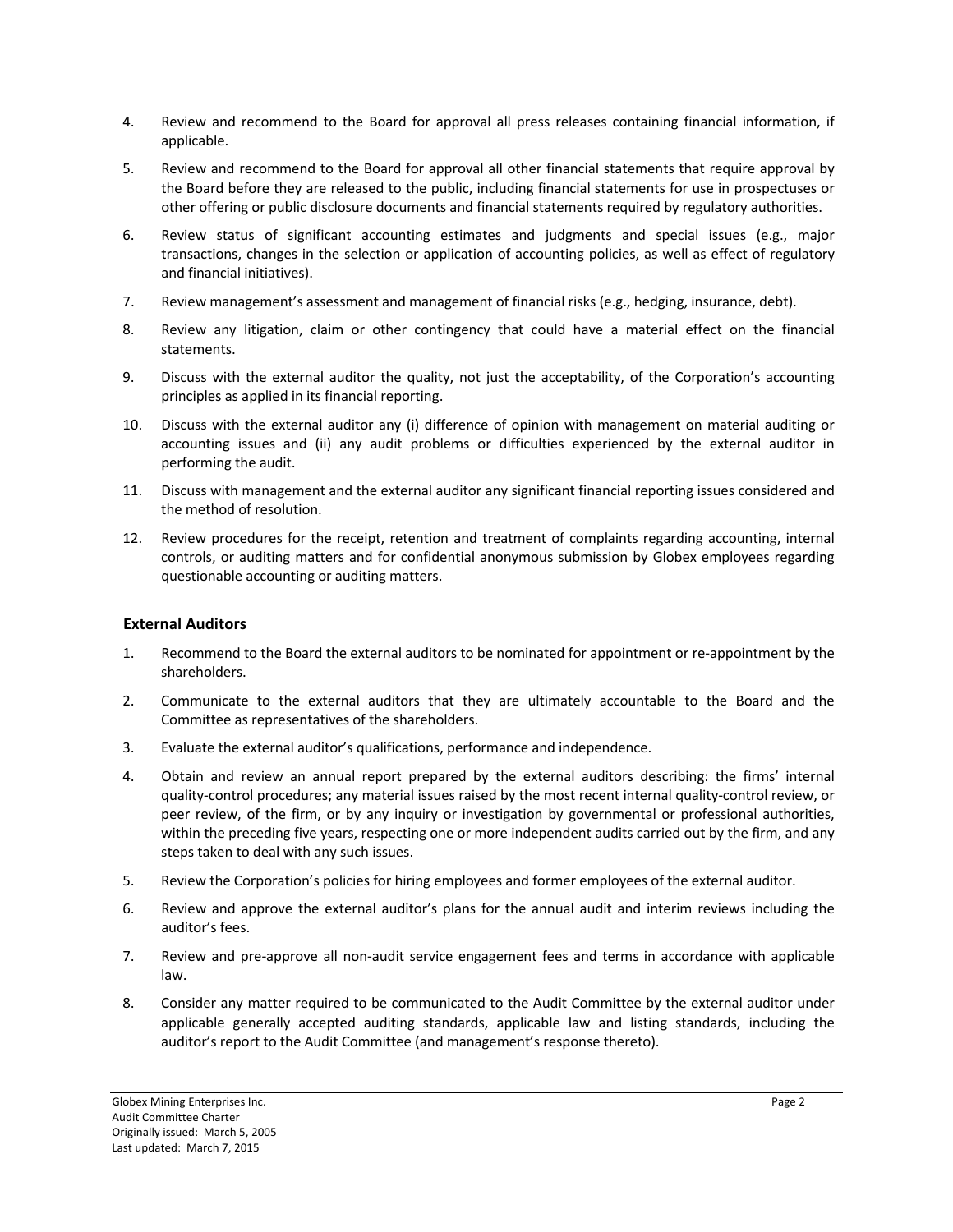## **Compliance**

- 1. Review procedures adopted by the Corporation to ensure that all material statutory deductions have been withheld by the Corporation and remitted to the appropriate authorities.
- 2. Review with legal counsel any legal matters that could have a significant effect on the Corporation's financial statements.
- 3. Review with legal counsel the Corporation's compliance with applicable laws and regulations and inquiries received from regulators and governmental agencies to the extent they may have a material impact on the financial position of the Corporation.
- 4. Review and approve financial risk management programs.

## **Internal Controls and Disclosure Controls**

- 1. Oversee management's review of the adequacy of the internal controls that have been adopted by the Corporation to safeguard assets from loss and unauthorized use and to verify the accuracy of the financial records.
- 2. Review any special audit steps adopted in light of material control deficiencies.
- 3. Review the controls and procedures that have been adopted by the Corporation to confirm that material information about the Corporation and its subsidiaries that is required to be disclosed under applicable law or stock exchange rules is disclosed.

### **Other**

- 1. Review the appointment of the CFO and review with the CFO the qualifications of new key financial executives involved in the financial reporting process.
- 2. Review on an annual basis expenses submitted for reimbursement by the CEO.
- 3. Provide orientation for new members and continuing education opportunities for all members to enhance their expertise and competencies with finance and accounting.

## **Reporting**

The Audit Committee will report regularly to the Board on all other significant matters it has addressed and with respect to such other matters that are within its responsibilities.

### **Review and Evaluation**

The Audit Committee will annually review and evaluate the adequacy of its mandate and recommend any proposed changes to the Nominating and Corporate Governance Committee. It will also participate in an annual performance evaluation by the Nominating and Corporate Governance Committee.

### **Chair**

Each year, the Board will appoint one member to be Chair of the Audit Committee. If, in any year, the Board does not appoint a Chair of the Audit Committee, the incumbent Chair will continue in office until a successor is appointed.